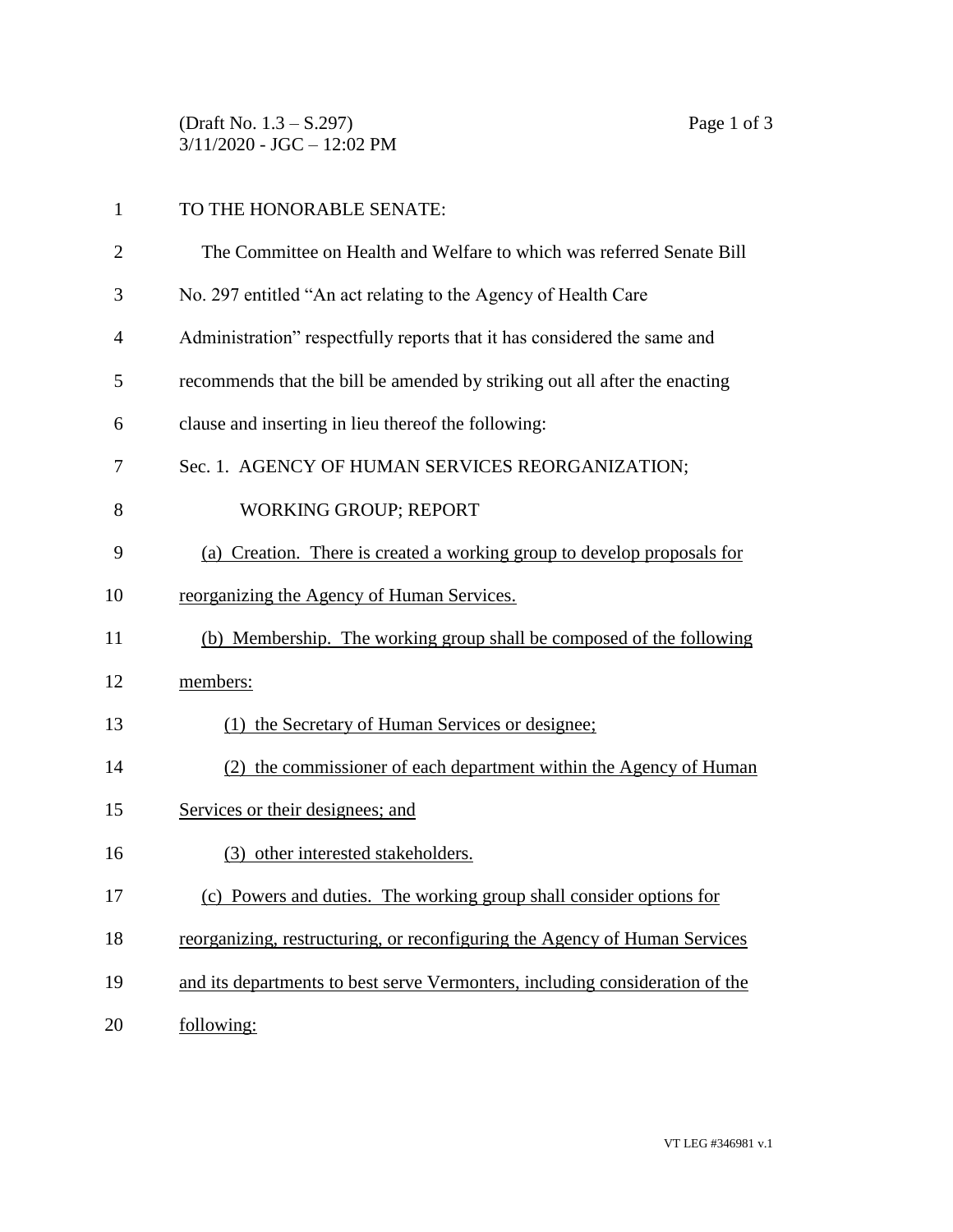(Draft No. 1.3 – S.297) Page 2 of 3 3/11/2020 - JGC – 12:02 PM

| $\mathbf{1}$   | (1) whether the Agency of Human Services should be divided into two            |
|----------------|--------------------------------------------------------------------------------|
| $\overline{2}$ | or more agencies, and if so, how they should be organized;                     |
| 3              | (2) whether the Agency of Human Services should be divided as                  |
| 4              | follows:                                                                       |
| 5              | (A) an Agency of Human Services, comprising the Department of                  |
| 6              | Corrections; the Department for Children and Families; the Department of       |
| 7              | Independent Living, which would provide services to Vermonters who are         |
| 8              | elders and to individuals with disabilities; and the Human Services Board; and |
| 9              | (B) an Agency of Health Care Administration comprising the                     |
| 10             | Departments of Health Access, of Mental Health and Substance Misuse, of        |
| 11             | Long-Term Care, and of Public Health; the Health Care Board; and the           |
| 12             | Vermont Health Benefit Exchange;                                               |
| 13             | (3) how to improve collaboration, integration, and alignment of services       |
| 14             | across agencies and departments to deliver services built around the needs of  |
| 15             | individuals and families; and                                                  |
| 16             | (4) how to minimize any confusion or disruption that may result from           |
| 17             | implementing the recommended changes.                                          |
| 18             | (d) Assistance. The working group shall have the administrative, technical,    |
| 19             | and legal assistance of the Agency of Human Services.                          |